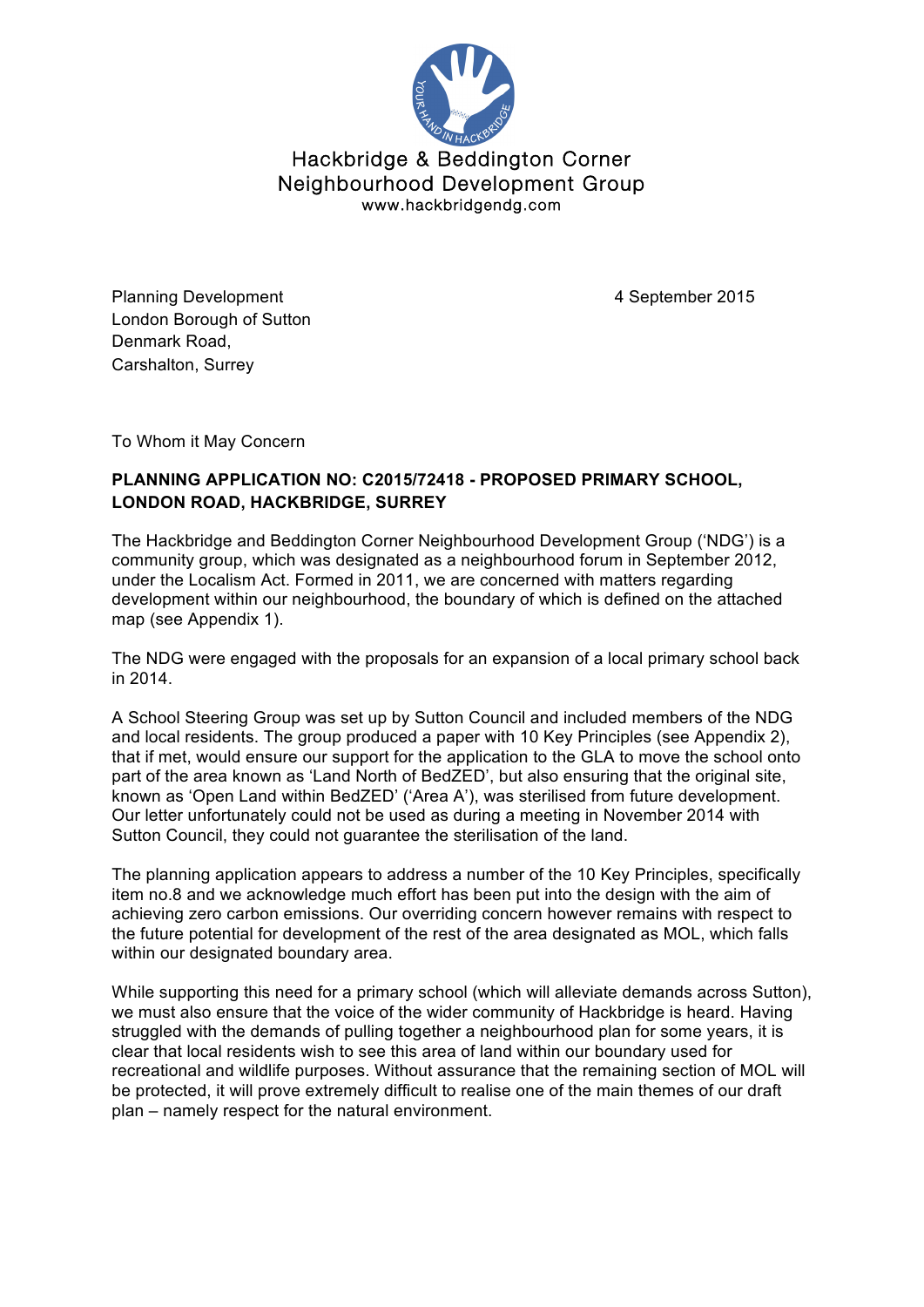Hackbridge has an active community and many local residents have given up much time to work with Sutton Council as the spotlight of regeneration has seen Hackbridge become the focus of much attention. The Localism Act 2011 provides local people with the opportunity to decide how their local area is developed. The NDG has embraced this opportunity and continues to work with Sutton Council to ensure the voice of the local people of Hackbridge is heard.

To this extent, we restate our request for:-

• A masterplan for the full area of land between BedZED, the railway line, London Road and the borough boundary, setting out the indicative area and uses for the future Ecology Park and other areas, to reassure local people that the Council does not plan further development on these Metropolitan Open Lands;

We understand that the Sutton Core Stragetgy is currently being reviewed and updated. We hope that the opportunity will be taken to produce a masterplan for the Land North of BedZed which would help to inform the use allocation for this site.

The Hackbridge and Beddington Corner Neighbourhood Development Group is committed to working closely with Sutton Council in order to achieve the above and welcome further discussions.

Yours faithfully

### *HBarrowclough*

Helena Barrowclough **Chair** Hackbridge and Beddington Corner Neighbourhood Development Group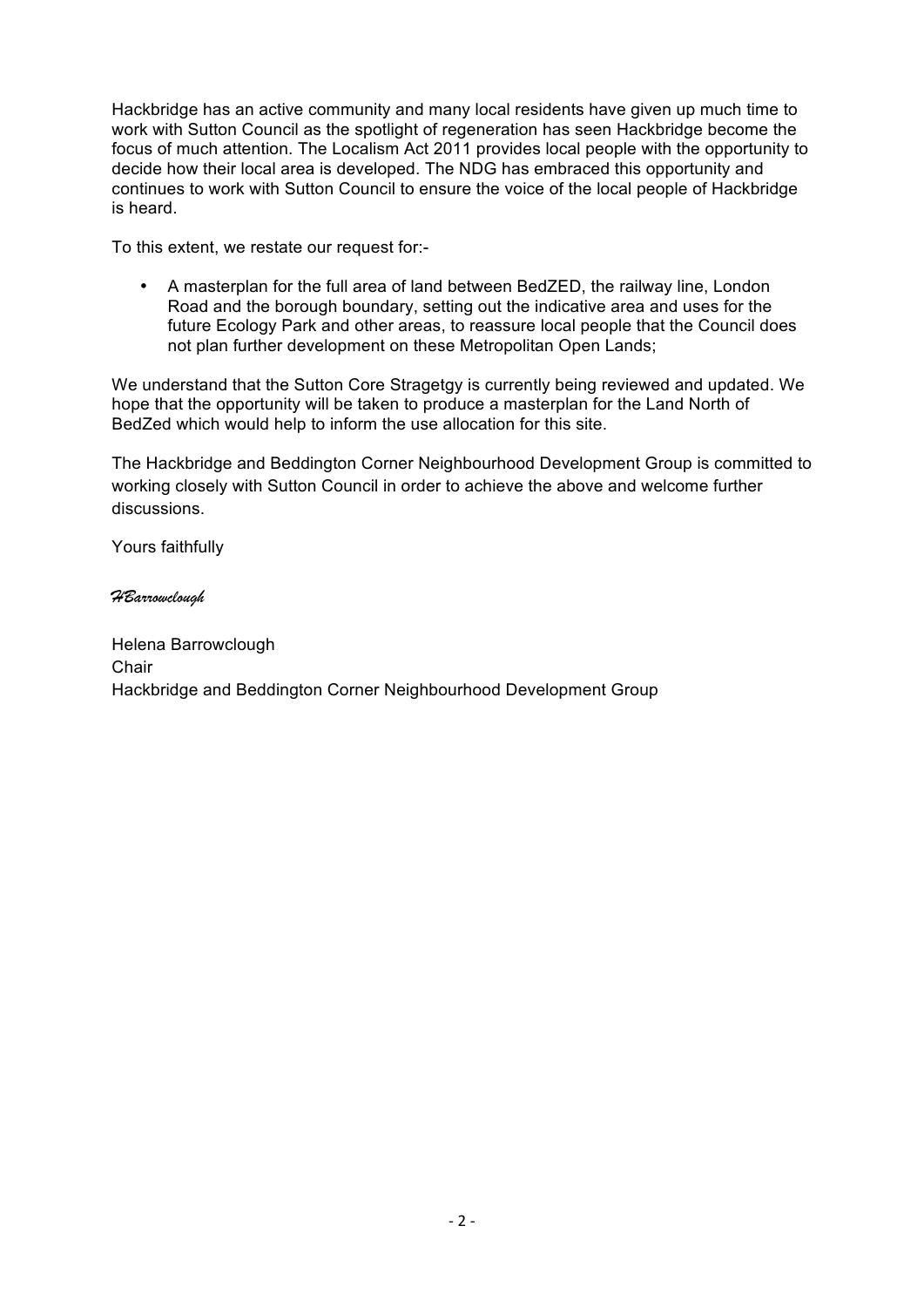

# **APPENDIX 1: Hackbridge Neighbourhood Boundary**